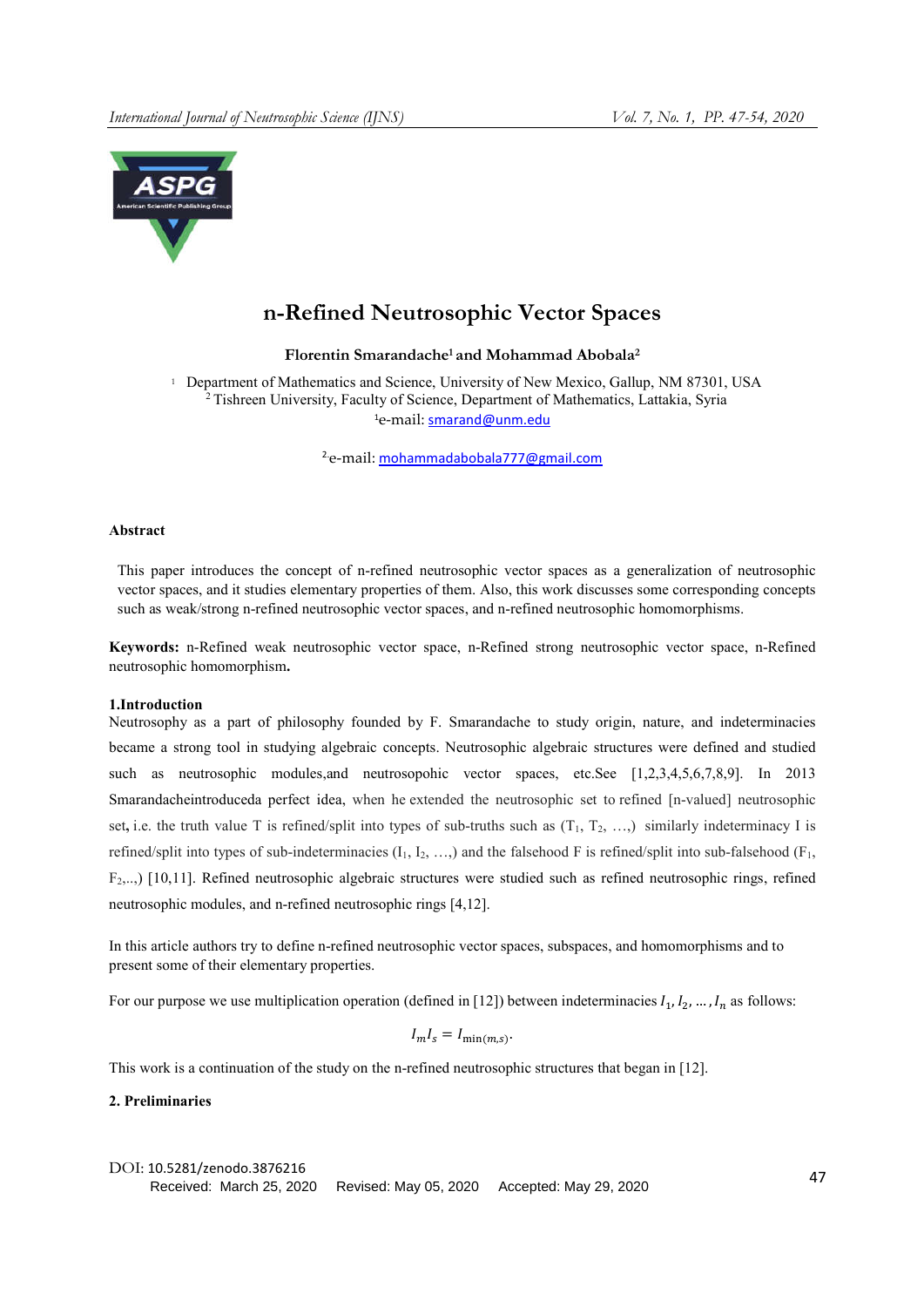Definition 2.1: [12]

Let  $(R, +, \times)$  be a ring and  $I_k$ ;  $1 \le k \le n$  be n indeterminacies. We define  $R_n(I) = \{a_0 + a_1I + \cdots + a_nI_n : a_i \in R\}$  to be an n-refined neutrosophic ring.

Definition 4.3: [12]

(a) Let  $R_n(I)$  be an n-refined neutrosophic ring and  $P = \sum_{i=0}^{n} P_i I_i = \{a_0 + a_1 I + \dots + a_n I_n : a_i \in P_i\}$ , where  $P_i$  is a subset of R, we define P to be an AH-subring if  $P_i$  is a subring of R for all . AHS-subring is defined by the condition  $P_i = P_i$  for all *i*, *j*.

(b) P is an AH-ideal if  $P_i$  aretwo-side ideals of R for all i, the AHS-ideal is defined by the condition  $P_i = P_i$  for all  $i$ ,  $i$ ,

(c) The AH-ideal P is said to be null if  $P_i = R \cdot P_i = \{0\}$  for alli.

Definition 2.3 :[5]

Let  $(V, +, \cdot)$  be a vector space over the field K; then  $(V(I), +, \cdot)$  is called a weak neutrosophic vector space over the field K, and it is called a strong neutrosophic vector space if it is a vector space over the neutrosophic field K(I).

Definition 2.4 : [5]

Let V(I) be a strong neutrosophic vector space over the neutrosophic field K(I) and W(I) be a non empty set of V(I) then W(I) is called a strong neutrosophic subspace if W(I) is itself a strong neutrosophic vector space.

Definition 2.6 :[5]

Let U(I), W(I) be twostrong neutrosophic subspaces of V(I)and let  $f: V(I) \to W(I)$ , we say that f is a neutrosophic vector space homomorphism if

 $(a)$  f(I)=I,

(b) f is a vector space homomorphism.

We define the kernel of f by Ker(f) = {  $x \in V(I)$ ;  $f(x) = 0_{W(I)}$  }.

Definition 2.7 :[5] Let  $v_1, v_2, v_s \in V(I)$  and  $x \in V(I)$ ; we say that x is a linear combination of  $\{v_i; i = 1, \ldots, s\}$  if

 $x = a_1 v_1 + \dots + a_s v_s$  such that  $a_i \in K(I)$ .

The set{  $v_i$ ;  $i = 1, \ldots, s$ } is called linearly independent if  $a_1v_1 + \cdots + a_sv_s = 0$  implies  $a_i = 0$  for all i.

## 3. Main concepts and results

Definition 3.1:

Let  $(K, +, \cdot)$  be a field, we say that  $K_n(I) = K + K I_1 + \cdots + K I_n = \{a_0 + a_1 I_1 + \cdots + a_n I_n : a_i \in K\}$  is an n-refined neutrosophic field.

It is clear that  $K_n(I)$  is an n-refined neutrosophic field, but not a field in the classical meaning.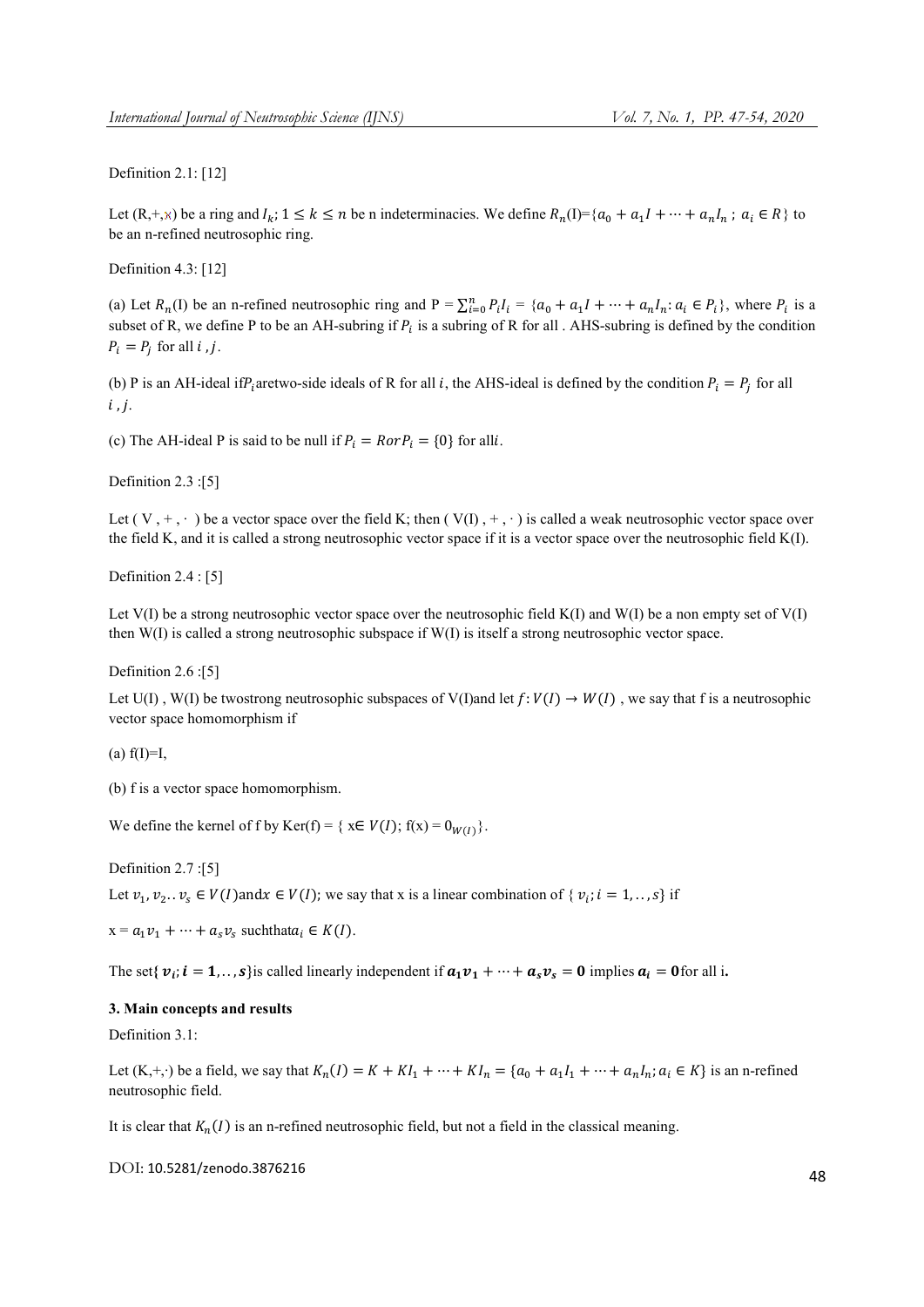#### Example 3.2 :

Let  $K = Q$  be the field of rationals. The corresponding 3-refined neutrosophic field is

$$
Q_3(I) = \{a + bI_1 + cI_2 + dI_3; a, b, c, d \in Q\}.
$$

Definition 3.3 :

Let (V,+,⋅) be a vector space over the field K. Then we say that  $V_n(I) = V + VI_1 + \cdots + VI_n = \{x_0 + x_1I_1 + \cdots + x_nI_n\}$  $x_n I_n$ ;  $x_i \in V$  is a weak n-refined neutrosophic vector space over the field K. Elements of  $V_n(I)$  are called n-refined neutrosophic vectors, elements of K are called scalars.

If we take scalars from the n-refined neutrosophicfield  $K_n(I)$ , we say that  $V_n(I)$  is a strong n-refined neutrosophic vector space over the n-refined neutrosophic field  $K_n(I)$ . Elements of  $K_n(I)$  are called n-refined neutrosophic scalars.

Remark 3.4:

If we take n=1 we get the classical neutrosophic vector space.

Addition on  $V_n(I)$  is defined as:

$$
\sum_{i=0}^{n} a_i I_i + \sum_{i=0}^{n} b_i I_i = \sum_{i=0}^{n} (a_i + b_i) I_i.
$$

Multiplication by a scalar  $m \in K$  is defined as:

$$
m \cdot \sum_{i=0}^n a_i I_i = \sum_{i=0}^n (m a_i) I_i.
$$

Multiplication by an n-refined neutrosophic scalar  $m = \sum_{i=0}^{n} m_i I_i \in K_n(I)$  is defined as:

$$
(\sum_{i=0}^{n} m_i I_i) \cdot (\sum_{i=0}^{n} a_i I_i) = \sum_{i,j=0}^{n} (m_i a_j) I_i I_j,
$$

where  $a_i \in V$ ,  $m_i \in K$ ,  $I_i I_j = I_{\min(i,j)}$ .

Theorem 3.5 :

Let  $(V, +, \cdot)$  be a vector space over the field K. Then a weak n-refined neutrosophic vector space  $V_n(I)$  is a vector space over the field K. A strong n-refined neutrosophic vector space is not a vector space but a module over the nrefinedneutrosophic field  $K_n(I)$ .

Proof:

It is similar to that of Theorem 2.3 in [5].

Example 3.6:

Let  $V = Z_2$  be the finite vector space of integers modulo 2 over itself:

(a) The corresponding weak 2-refined neutrosophic vector space over the field  $Z_2$  is

$$
V_n(I) = \{0, 1, I_1, I_2, I_1 + I_2, 1 + I_1 + I_2, 1 + I_1, 1 + I_2\}.
$$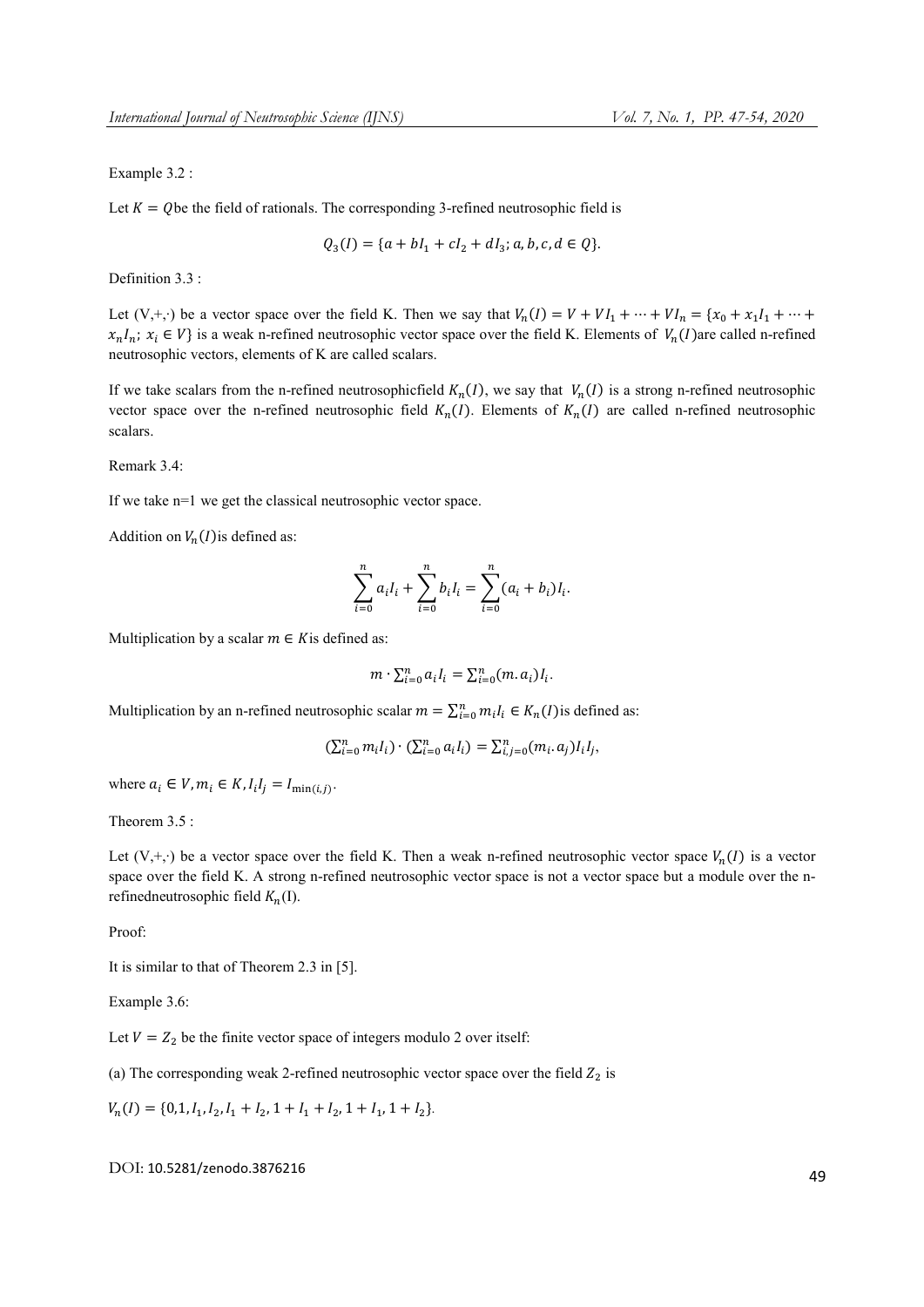Definition 3.7:

Let  $V_n(I)$  be a weak n-refined neutrosophic vector space over the field K; a nonempty subset  $W_n(I)$  is called a weak n-refined neutrosophic subspace of  $V_n(I)$  if  $W_n(I)$  is a subspace of  $V_n(I)$  itself.

Definition 3.8:

Let  $V_n(I)$  be a strong n-refined neutrosophic vector space over the n-refined neutrosophic field $K_n(I)$ ; a nonempty subset  $W_n(I)$  is called a strong n-refined neutrosophic subspace of  $V_n(I)$  if  $W_n(I)$  is a submodule of  $V_n(I)$  itself.

Theorem 3.9:

Let  $V_n(I)$  be a weak n-refined neutrosophic vector space over the field K,  $W_n(I)$  be a nonempty subset of  $V_n(I)$ . Then  $W_n(I)$  is a weak n-refined neutrosophic subspace if and only if:

 $x + y \in W_n(I), m \cdot x \in W_n(I)$  for all  $x, y \in W_n(I), m \in K$ .

Proof:

It holds directly from the condition of subspace.

Theorem 3.10:

Let  $V_n(I)$  be a strong n-refined neutrosophic vector space over an n-refined neutrosophic field  $K_n(I)$ ,  $W_n(I)$  be a nonempty subset of  $V_n(I)$ . Then  $W_n(I)$  is a strong n-refined neutrosophic subspace if and only if:

 $x + y \in W_n(I), m \cdot x \in W_n(I)$  for all  $x, y \in W_n(I), m \in K_n(I)$ .

Proof:

It holds directly from the condition of submodule.

Example 3.11:

Let  $V = R^2$  be a vector space over the field R,  $W = \langle 0,1 \rangle > 0$  is a subspace of V,  $R_2^2(I) = \{(a,b) + (m,s)I_1 +$  $(k, t)I_2; a, b, m, s, k, t \in R$  is the corresponding weak/strong 2-refined neutrosophic vector space.

 $W_2(I) = \{a_0 + a_1I_1 + a_2I_2\} = \{(0, x) + (0, y)I_1 + (0, z)I_2; x, y, z \in R\}$ is a weak 2-refined neutrosophic subspace of the weak 2-refined neutrosophic vector space  $R_2^2(I)$  over the field R.

 $W_2(I) = \{a_0 + a_1I_1 + a_2I_2\} = \{(0, x) + (0, y)I_1 + (0, z)I_2; x, y, z \in R\}$ is a strong 2-refined neutrosophic subspace of the strong 2-refined neutrosophic vector space  $R_2^2(I)$  over the n-refined neutrosophic field  $R_2(I)$ .

Definition 3.12:

Let  $V_n(I)$  be a weak n-refined neutrosophic vector space over the field K, x be an arbitrary element of  $V_n(I)$ , we say that x is a linear combination of  $\{x_1, x_2, ..., x_m\} \subseteq V_n(I)$ , or  $x = a_1x_1 + a_2x_2 + \cdots + a_mx_m$ :  $a_i \in K$ ,  $x_i \in V_n(I)$ .

Example 3.13:

Consider the weak 2-refined neutrosophic vector space in Example 3.11,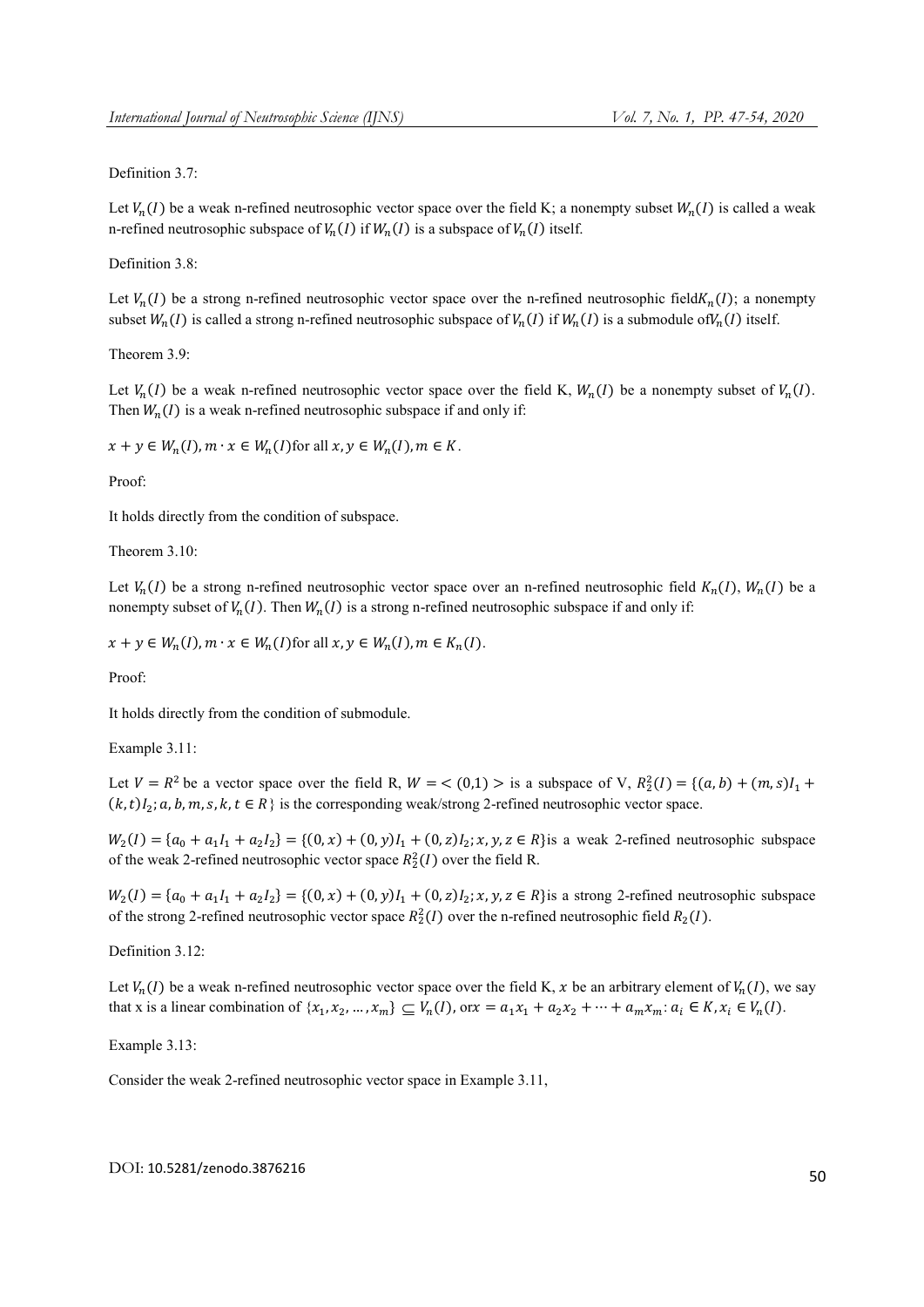$x = (0,2) + (1,3)I \in R_2^2(I)$ ,  $x = 2(0,1) + 1(1,0)I_1 + 3(0,1)I_2$ , i.e x is a linear combination of the set  $\{(0,1), (1,0)I_1, (0,1)I_2\}$  over the field R.

Definition 3.14:

Let  $V_n(I)$  be a strong n-refined neutrosophic vector space over an n-refined neutrosophic field  $K_n(I)$ , x be an arbitrary element of  $V_n(I)$ , we say that x is a linear combination of  $\{x_1, x_2, ..., x_m\} \subseteq V_n(I)$  is  $x = a_1x_1 + a_2x_2 +$  $\cdots + a_m x_m$ :  $a_i \in K_n(I), x_i \in V_n(I)$ .

Example 3.15:

Consider the strong 2-refined neutrosophic vector space  $R_2^2(I) = \{(a, b) + (m, s)I_1 + (k, t)I_2; a, b, m, s, k, t \in R\}$ over the 2-refined neutrosophic field  $R_2(I)$ ,

 $x = (0,2) + (3,3)I_1 + (-1,0)I_2 = (2 + I_1) \cdot (0,1) + (1 + I_2) \cdot (1,1)I_1 + (I_1 - I_2) \cdot (1,0)I_2$ , hence x is a linear combination of the set  $\{(0,1), (1,1)I_1, (1,0)I_2\}$  over the 2-refined neutrosophic field  $R_2(I)$ .

Definition 3.16:

Let  $X = \{x_1, ..., x_m\}$  be a subset of a weak n-refined neutrosophic vector space  $V_n(I)$  over the field K, X is a weak linearly independent set if  $\sum_{i=0}^{m} a_i x_i = 0$  implies  $a_i = 0$ ;  $a_i \in K$ .

Definition 3.17:

Let  $X = \{x_1, ..., x_m\}$  be a subset of a strong n-refined neutrosophic vector space  $V_n(1)$  over the n-refined neutrosophic field  $K_n(I)$ , X is a weak linearly independent set if  $\sum_{i=0}^m a_i x_i = 0$  *implies*  $a_i = 0$ ;  $a_i \in K_n(I)$ .

Definition 3.18:

Let  $V_n(I), W_n(I)$  be two strong n-refined neutrosophic vector space over the n-refined neutrosophic field  $K_n(I)$ , let  $f: V_n(I) \to U_n(I)$  be a well defined map. It is called a strong n-refined neutrosophic homomorphism if:

 $f(a.x + b.y) = a.f(x) + b.f(y)$  for all  $x, y \in V_n(I), a, b \in K_n(I)$ .

A weak n-refined neutrosophic homomorphism can be defined as the same.

We can understand the strong n-refined homomorphism as a module homomorphism, weak n-refined neutrosophic homomorphism can be understood as a vector space homomorphism.

Remark:

The previous definition of n-refined homomorphism between two strong/weak n-refined vector spaces is a classical homomorphism between two modules/spaces. We can not add a similar condition to the concept of neutrosophic homomorphism  $(f(I_i) = I_i)$ , since  $I_i$  is not supposed to be an element of  $V_n(I)$  if *V* has more than one dimension for example. According to our definition,*Ker(f)* will be a subspace (which is different from classical neutrosophic vector space case) sicne f was defined as a classical homomorphism without any additional condition.

Definition 3.19:

Let  $f: V_n(I) \to U_n(I)$  be a weak/strong n-refined neutrosophic homomorphism, we define:

(a)  $Ker(f) = \{x \in V_n(I); f(x) = 0\}.$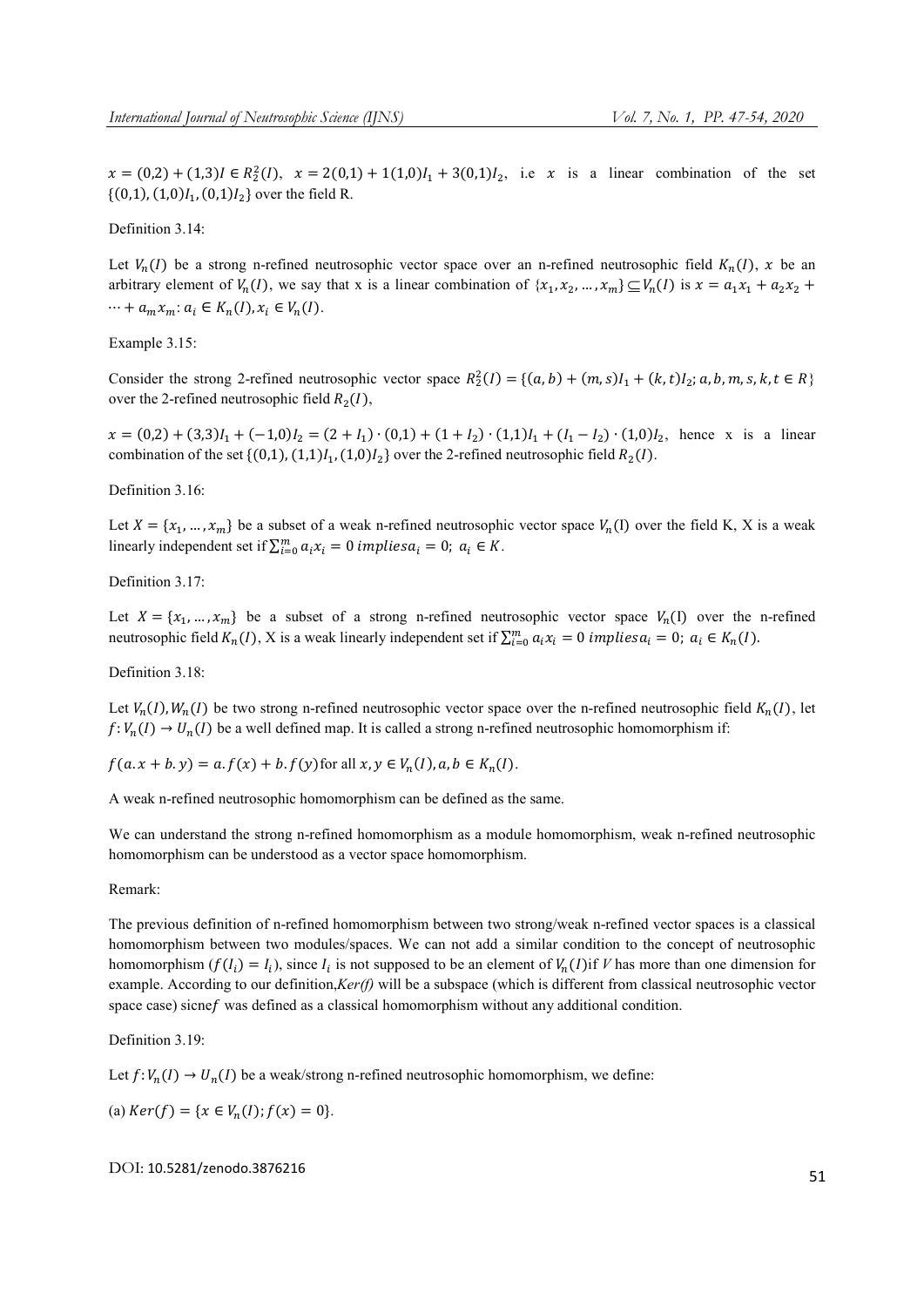(b)  $Im(f) = \{ y \in U_n(I); \exists x \in V_n(I) \text{and} y = f(x) \}.$ 

Theorem 3.20:

Let  $f: V_n(I) \to U_n(I)$  be a weak n-refined neutrosophic homomorphism. Then

(a)  $Ker(f)$  is a weak n-refined neutrosophic subspace of  $V_n(I)$ .

(b)  $Im(f)$  is a weak n-refined neutrosophic subspace of  $U_n(I)$ .

Proof:

(a) f is a vector space homomorphism since  $V_n(I)$ ,  $U_n(I)$  are vector spaces, hence  $Ker(f)$  is a subspace of the vector space  $V_n(I)$ , thus  $Ker(f)$  is a weak n-refined neutrosophic subspace of  $V_n(I)$ .

(b) It holds by similar argument.

Theorem 3.21:

Let  $f: V_n(I) \to U_n(I)$  be a strong n-refined neutrosophic homomorphism. Then

(a)  $Ker(f)$  is a strong n-refined neutrosophic subspace of  $V_n(I)$ .

(b)  $Im(f)$  is a strong n-refined neutrosophic subspace of  $U_n(I)$ .

Proof:

(a) f is a module homomorphism since  $V_n(I)$ ,  $U_n(I)$  are modules over the n-refined neutrosophic field  $K_n(I)$ , hence  $Ker(f)$  is a submodule of the vector space  $V_n(I)$ , thus  $Ker(f)$  is a strong n-refined neutrosophic subspace of  $V_n(I)$ .

(b) Holds by similar argument.

Example 3.22:

Let  $R_2^2(I) = \{x_0 + x_1I_1 + x_2I_2; x_0, x_1, x_2 \in R^2\}$ ,  $R_2^3(I) = \{y_0 + y_1I_1 + y_2I_2; y_0, y_1, y_2 \in R^3\}$  be two weak 2refined neutrosophic vector space over the field R. Consider  $f: R_2^2(I) \to R_2^3(I)$ , where

 $f[(a, b) + (m, n)I_1 + (k, s)I_2] = (a, 0, 0) + (m, 0, 0)I_1 + (k, 0, 0)I_2$ , f is a weak 2-refined neutrosophic homomorphism over the field R.

 $Ker(f) = \{(0, b) + (0, n)I<sub>1</sub> + (0, s)I<sub>2</sub>; b, n, s \in R\}.$ 

 $Im(f) = \{(a, 0, 0) + (m, 0, 0)I_1 + (k, 0, 0)I_2; a, m, k \in R\}.$ 

Example 3.23:

Let  $W_2(I) = \langle (0,0,1)I_1 \rangle = \{q,(0,0,a)I_1; a \in R, q \in R_2(I)\}\$ ,  $U_2(I) = \langle (0,1,0)I_1 \rangle = \{q,(0,a,0)I_1; a \in R, q \in R\}$  $R_2(I)$ } be two strong 2-refined neutrosophic subspaces of the strong 2-refined neutrosophic vector space  $R_2^3(I)$  over

2-refined neutrosophic field  $R_2(I)$ . Define  $f: W_2(I) \to U_2(I)$ ;  $f[q(0,0, a)I_1] = q(0, a, 0)I_1$ ;  $q \in R_2(I)$ .

 $f$  is a strong 2-refinedneutrosophic homomorphism:

Let  $A = q_1(0,0, a)I_1$ ,  $B = q_2(0,0, b)I_1 \in W_2(I);$   $q_1, q_2 \in R_2(I)$ , we have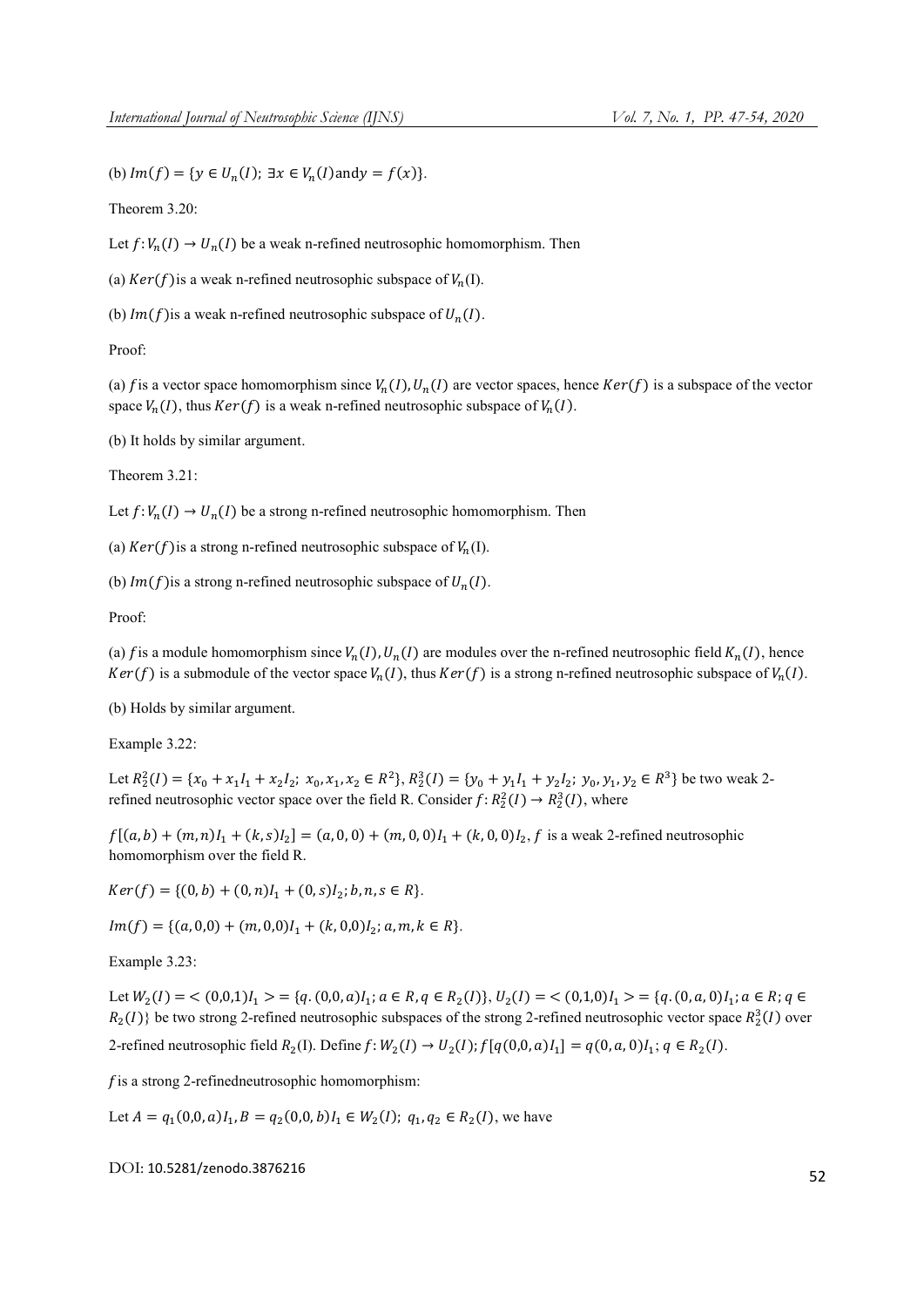$A + B = (q_1 + q_2)(0, 0, a + b)I_1, f(A + B) = (q_1 + q_2) \cdot (0, a + b, 0)I_1 = f(A) + f(B).$ 

Let  $m = c + dI_1 + eI_2 \in R_2(I)$  be a 2-refined neutrosophic scalar, we have

$$
m \cdot A = c \cdot q_1(0,0,a)I_1 + d \cdot q_1(0,0,a)I_1I_1 + e \cdot q_1(0,0,a)I_2I_1 = q_1(0,0,c.a+d.a+e.a)I_1,
$$

 $f(m. A) = q_1(0, c. a + d. a + e. a, 0)I_1 = m \cdot f(A)$ , hence f is a strong 2-refined neutrosophic homomorphism.

 $Ker(f) = (0,0,0) + (0,0,0)I<sub>1</sub> + (0,0,0)I<sub>2</sub>.$ 

 $Im(f) = U_2(I)$ .

Remark 3.24:

A union of two n-refined neutrosophic vector spaces  $V_n(I)$  and  $W_n(I)$  is not supposed to be an n-refined neutrosophic vector space, since the addition operation can not be defined. For example consider  $V = R^3$ ,  $W = R^2$ ,  $n = 2$ .

# 5. Conclusion

In this paper we have introducedthe concept of weak/strong n-refined neutrosophic vector space. Also, some related concepts such as weak/strong n-refined neutrosophic subspace, weak/strong n-refined neutrosophic homomorphism have been presented and studied.

# Future research

Authors hope that some corresponding notions will be studied in future such as weak/strong n-refined neutrosophic basis, and AH-subspaces.

Funding:: This research received no external funding

Conflicts of Interest:The authors declare no conflict of interest

### References

[1]Abobala, M., "On Some Special Substructures of Neutrosophic Rings and Their Properties", International Journal of Neutrosophic Science", Vol 4, pp.72-81, 2020.

[2]Abobala, M., "On Some Special Substructures of Refined Neutrosophic Rings", International Journal of Neutrosophic Science, Vol 5, pp.59-66, 2020.

[3]Abobala, M,. "Classical Homomorphisms Between Refined Neutrosophic Rings and Neutrosophic Rings", International Journal of Neutrosophic Science, Vol 5, pp.72-75, 2020.

[4]Adeleke, E.O., Agboola, A.A.A., and Smarandache, F., "Refined Neutrosophic Rings I", International Journal of

Neutrosophic Science, Vol 2, pp.77-81, 2020.

- [5]Agboola, A.A.A,.and Akinleye, S.A., "Neutrosophic Vector Spaces", Neutrosophic Sets and Systems, Vol 4,pp 9- 17, 2014.
- [6]Agboola, A.A.A., Akwu, A.D., and Oyebo, Y.T., "Neutrosophic Groups and Subgroups", International .J .Math.Combin, Vol 3, pp.1-9, 2012.

[7]Agboola, A.A.A., Akinola, A.D., and Oyebola, O.Y.," NeutrosophicRings I ", International J.Mathcombin, Vol 4,pp.1-14, 2011.